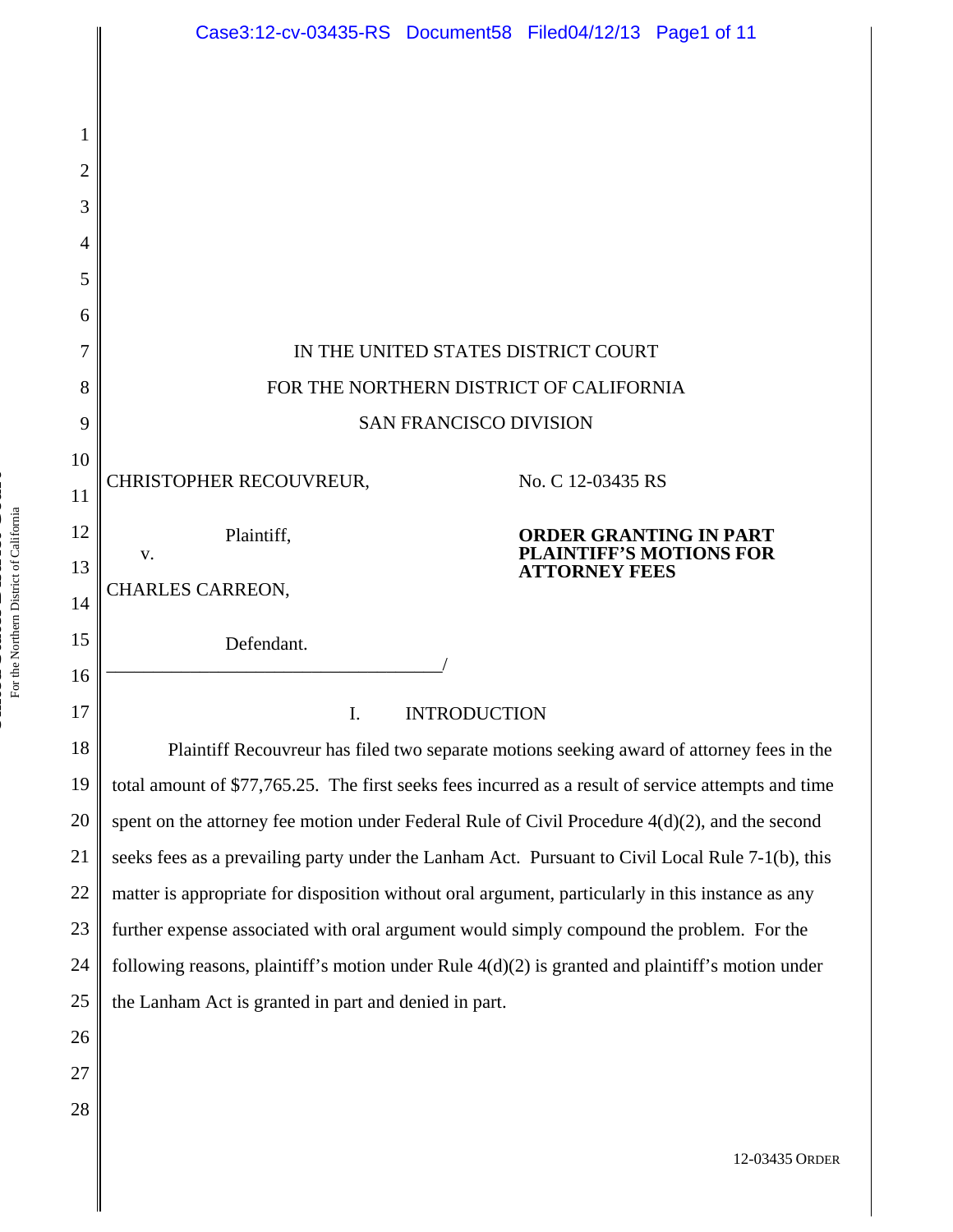# 1 2 3

4

5

6

7

8

9

10

11

12

13

15

16

17

18

19

20

21

22

23

24

25

26

27

28

# II. BACKGROUND

This matter arises from a complaint seeking a declaration that plaintiff Recouvreur's satirical website, www.charles-carreon.com, does not infringe the trademark that defendant Charles Carreon has on his own name. Before this lawsuit was initiated, Carreon sent a letter claiming infringement and threatening litigation for trademark infringement and cybersquatting. Plaintiff then retained counsel, who was unable to resolve the dispute informally. This case followed. Seven days after filing, a request for waiver of summons was mailed to defendant at 2165 S. Avenida Planeta, Tucson, Arizona 85710, the address shown on Carreon's listing with the California Bar and on this Court's ECF filings. Carreon declined to waive service of the summons and complaint. After several unsuccessful attempts at service, plaintiff's counsel effected service on defendant in person outside a courtroom following a hearing in this district. On November 20, 2012, plaintiff's counsel sought to meet and confer with defendant regarding plaintiff's first motion for expenses, but defendant refused to pay any service expenses.

14 Shortly after plaintiff filed a motion for expenses and attorney fees, defendant made an offer of judgment under Rule 68 of the Federal Rules of Civil Procedure. The offer provides that plaintiff's use of the domain name and current use of the website will be deemed not to violate defendant's rights and is protected under the First Amendment. It further provides that defendant is not entitled to an injunction against plaintiff and that plaintiff shall take "a total money judgment inclusive of costs in the amount of \$725, being the sum of the filing fee and service costs claimed." Plaintiff accepted this offer of judgment on December 17, 2012.

 Prior to the Court issuing an Order on the first motion for fees and expenses, plaintiff filed a second motion for fees, this time as a prevailing party under the Lanham Act. Defendant sought a 120-day extension to respond to the motion for purposes of conducting additional discovery and to obtain Amicus Briefs from the International Trademark Association. Plaintiff opposed any such extension. This Court granted a 60-day extension for the filing of any response.

For the Northern District of California

For the Northern District of California

12-03435 ORDER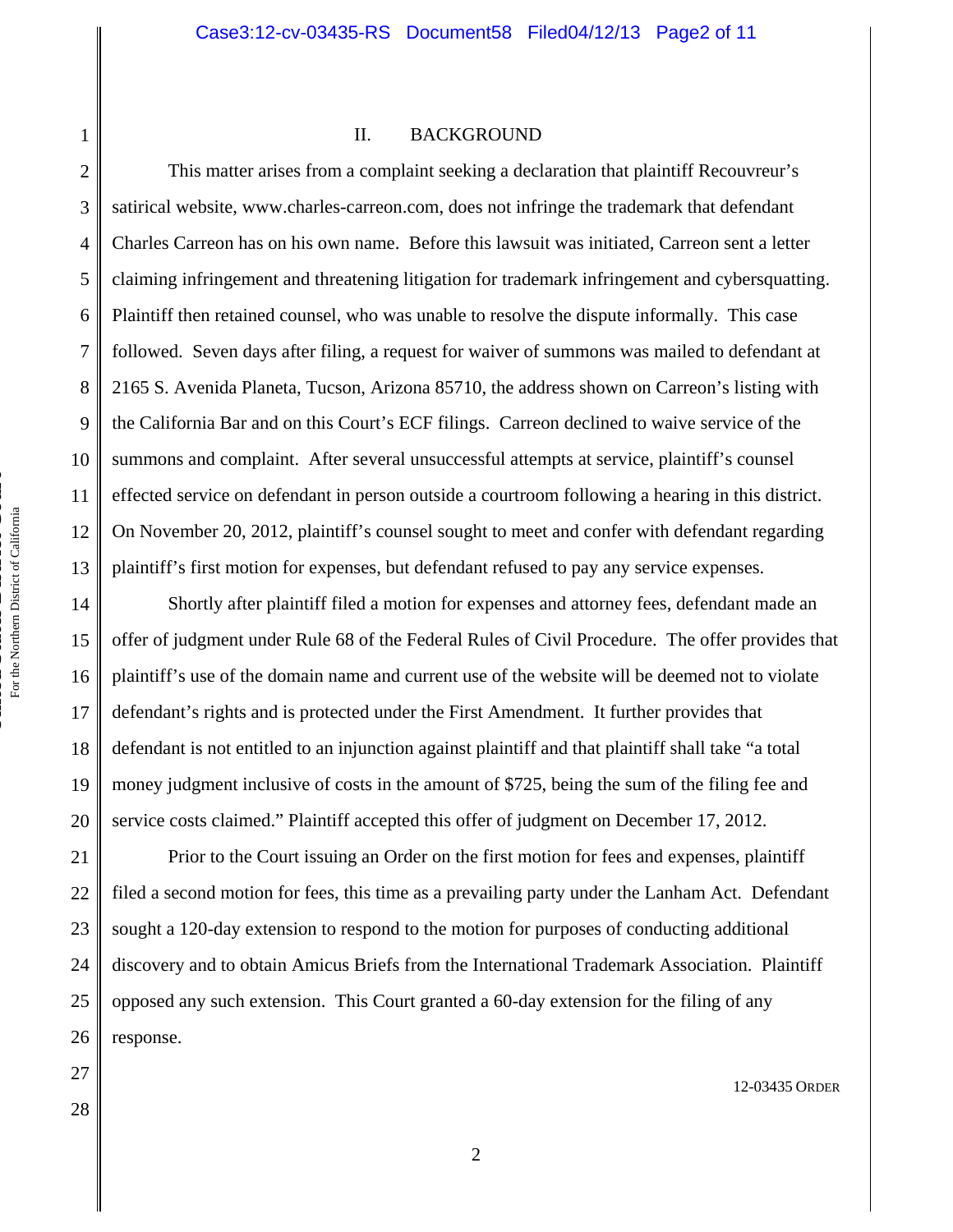In his motion, plaintiff declares Mr. Levy is a public interest lawyer and that the reasonable rate for his services depends on the prevailing market rate. In attached affidavits, Levy claims an hourly rate of \$700. Ms. Gellis is a lawyer in private practice whose ordinary billing rate is \$300 per hour. Affidavits record a total of \$40,115 in fees leading up to the filing of the second motion, including fees incurred in connection with the first motion under Rule  $4(d)(2)$ , and an additional \$36,490 in fees and \$1,160.25 in expenses responding to defendant's requested discovery and preparing plaintiff's reply to the second motion. Thus, plaintiff seeks a total of \$77,765.25 for the work done on these two motions.

# III. LEGAL STANDARD

10 12 13 14 15 16 17 18 19 20 21 22 23 24 25 26 Rule 68 of the Federal Rules of Civil Procedure provides that a "party defending against a claim may serve on an opposing party an offer to allow judgment on specified terms, with the costs then accrued." The Supreme Court has interpreted this language to mean that "[i]f an offer recites that costs are included or specifies an amount for costs, and the plaintiff accepts the offer, the judgment will necessarily include costs; if the offer does not state that costs are included and an amount for costs is not specified, the court will be obliged by the terms of the Rule to include in its judgment an additional amount which in its discretion, [citation omitted], it determines to be sufficient to cover the costs." *Marek v. Chesny*, 473 U.S. 1, 6 (1985). The Court explained that such construction is appropriate because "[i]f defendants are not allowed to make lump-sum offers that would, if accepted, represent their total liability, they would understandably be reluctant to make settlement offers." *Id.* at 6-7. The Court then addressed whether the term "costs" as used in Rule 68 includes attorney fees. It concluded that "the most reasonable inference is that the term 'costs' in Rule 68 was intended to refer to all costs properly awardable under the relevant substantive statute or other authority." *Id.* at 9. Thus, the Court found that, since Congress explicitly provided for recovery of attorney fees as part of "costs" in a §1983 action, such fees are subject to the fee shifting provision of Rule 68, and included in the acceptance of any offer of judgment. *Id.*

1

2

3

4

5

6

7

8

9

11

27

28

12-03435 ORDER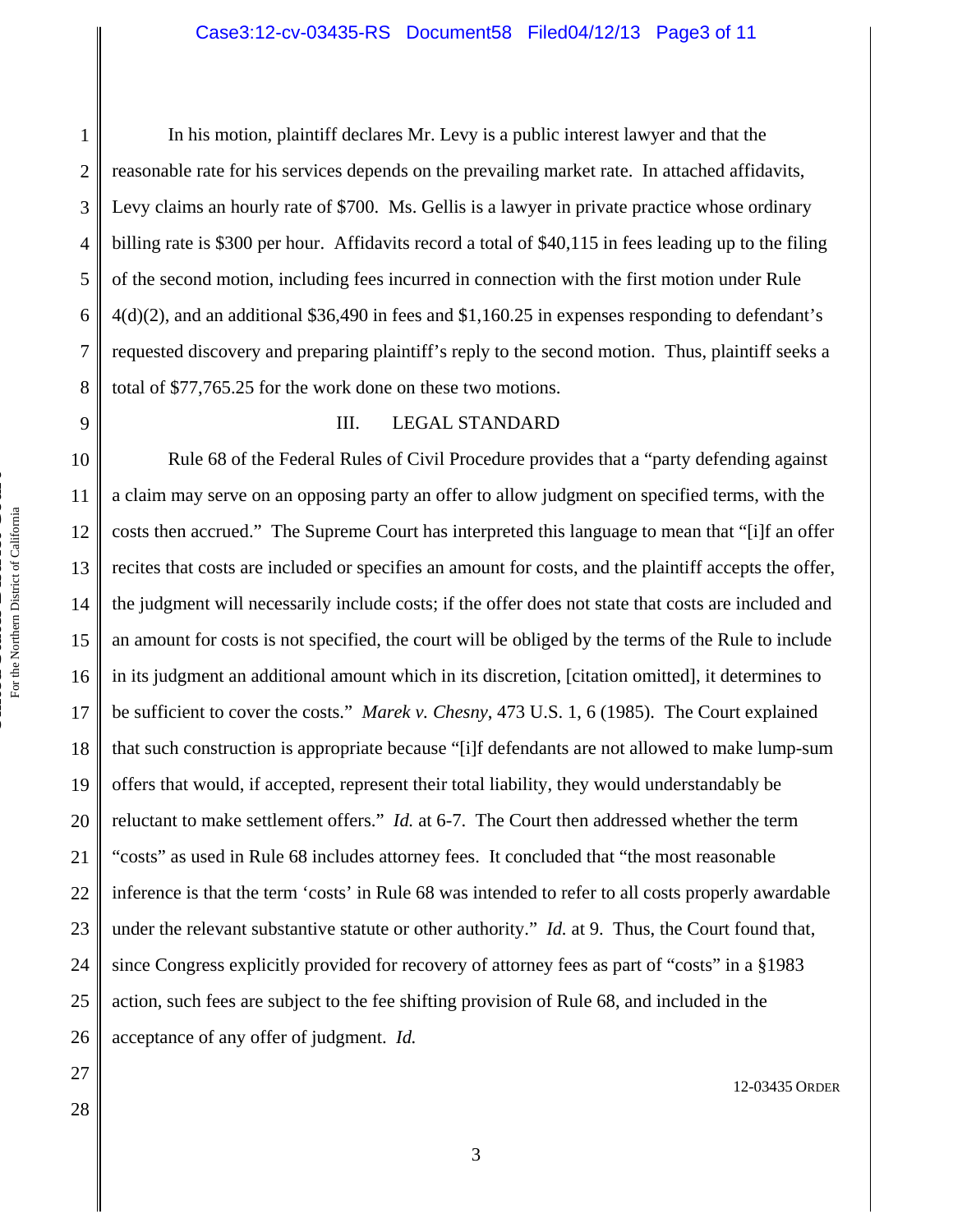6 The Ninth Circuit has stated that "where the underlying statute does not make attorney fees part of costs, it is incumbent on the defendant making a Rule 68 offer to state clearly that attorney fees are included as part of the total sum for which judgment may be entered if the defendant wishes to avoid exposure to attorney fees in addition to the sum offered plus costs." *Sea-Coast Foods v. Lu-Mar Lobster & Shrimp*, 260 F.3d 1054, 1060 (9th Cir. 2001) (quoting *Nusom v. Comh Woodburn*, 122 F.3d 830, 834 (9th Cir. 1997)). The Ninth Circuit has similarly held that an offer of judgment is construed against the drafter. *Holland v. Roeser*, 37 F.3d 501, 504 (9th Cir. 1994).

9 10 11 12 Under Rule 4(d)(2) of the Federal Rules of Civil Procedure, if a defendant located within the United States fails to waive service of process, a "court must impose on the defendant: (A) the expenses later incurred in making service; and (B) the reasonable expenses, including attorney's fees, of any motion required to collect those service expenses." Fed. R. Civ. Pro.  $4(d)(2)(A)-B$ . The Lanham Act provides that the "court in exceptional cases may award reasonable attorney fees to the prevailing party." 15 U.S.C. §1117(a)(3). This sentence is included at the end of a paragraph entitled "the costs of the action." *Id.*

## IV. DISCUSSION

# *A. Attorney Fees under the Lanham Act*

 Upon accepting defendant's offer of judgment, plaintiff became the prevailing party, as the judgment closely reflected plaintiff's claims for relief. *See Sea Coast Foods v. Lu-Mar Lobster & Shrimp*, 260 F.3d 1054, 1059-60 (9th Cir. 2001). Plaintiff contends that, as a result, he is entitled to attorney fees under the fee shifting provision of the Lanham Act, 15 U.S.C. § 1117(a). Plaintiff argues this case was "exceptional," as defendant's litigation threats for trademark infringement and cybersquatting claims were groundless.

 Defendant first opposes plaintiff's motion, arguing the traditional American Rule applies, in which litigants "pay their own attorneys' fees, regardless of the outcome of the proceedings." *Camacho v. Bridgeport Fin. Inc.*, 523 F.3d 973, 978 (9th Cir. 2008). He contends this case

12-03435 ORDER

1

2

3

4

5

7

8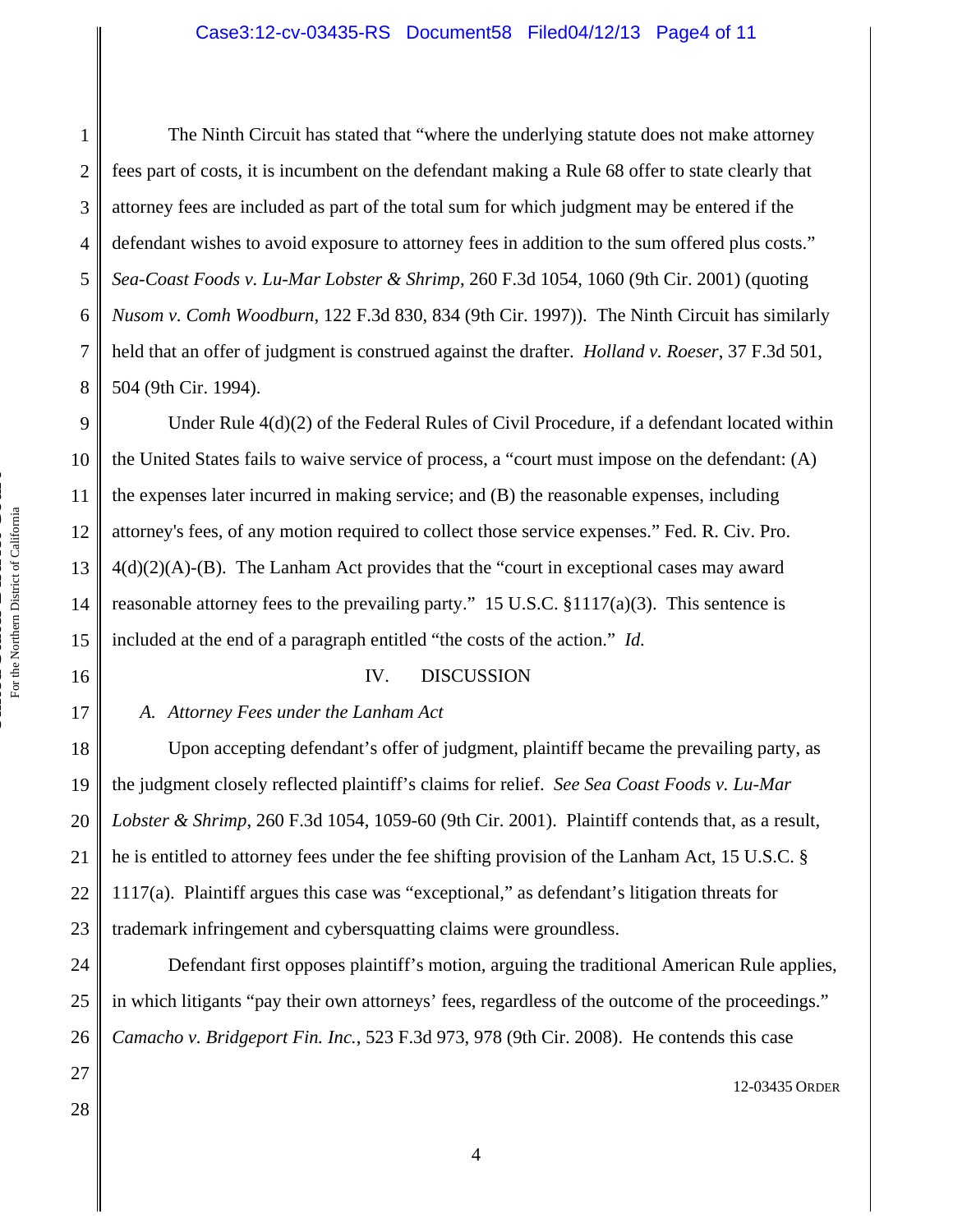#### Case3:12-cv-03435-RS Document58 Filed04/12/13 Page5 of 11

1 2 3 4 5 6 7 8 9 10 11 cannot be found to be an exception to that traditional rule, as the action was filed under the Declaratory Judgment Act, 28 U.S.C. § 2201, which does not have a fee-shifting provision. While declaratory relief was the remedy sought, the claim for relief arose under the Lanham Act. Indeed, this Court would not have jurisdiction over this matter without the presence of a federal question, in the form of the Lanham Act. Defendant offers no support for the proposition that the statute supporting the underlying claim should be ignored in favor of the statute providing for the legal remedy. He has pointed to no authority to suggest that when only declaratory relief is sought, as opposed to damages or injunctive relief, the Declaratory Judgment Act supersedes the act providing for the underlying claim for relief. Without such authority, it defies logic to ignore the fee-shifting provision provided by the Lanham Act in favor of the Declaratory Judgment Act.

12 13 14 15 16 17 18 19 20 21 22 23 24 25 26 Defendant then argues the Lanham Act cannot apply to this action, as it only applies to trademark holders, which plaintiff is not. He reasons that, allowing non-markholders to recover would benefit a class of persons Congress had no intent to benefit. The Ninth Circuit, however, has permitted awards of fees to unregistered marks. *See, e.g.*, *Transgo, Inc. v. Ajac Transmission Parts Corp.*, 768 F.2d 1001, 1026 (9th Cir. 1985) (finding it "would be anomalous to provide for attorneys' fees in copyright actions, 17 U.S.C. § 106, registered trademark actions, 15 U.S.C. § 1117, and patent actions, 35 U.S.C. § 285, but not in unregistered trademark actions."); *Committee for Idaho's High Desert v. Yost*, 92 F.3d 814, 825-26 (9th Cir. 1996) (allowing recovery of attorney fees in "exceptional" case of unregistered trademark infringement). Defendant responds to this precedent by arguing that, although owners of unregistered marks may be awarded fees, *unprotectable* marks cannot seek an award of fees. In support of this proposition, defendant notes that Section 2(a) of the Lanham Act, 15 U.S.C. § 1052(a) prohibits registration of any mark that "consists of . . . scandalous matter which may disparage or falsely suggest a connection with persons, living or dead, institutions, beliefs, national symbols, or bring them into contempt, or disrepute." Trademark law cannot, he asserts, grant users of

5

**United States District Court**

27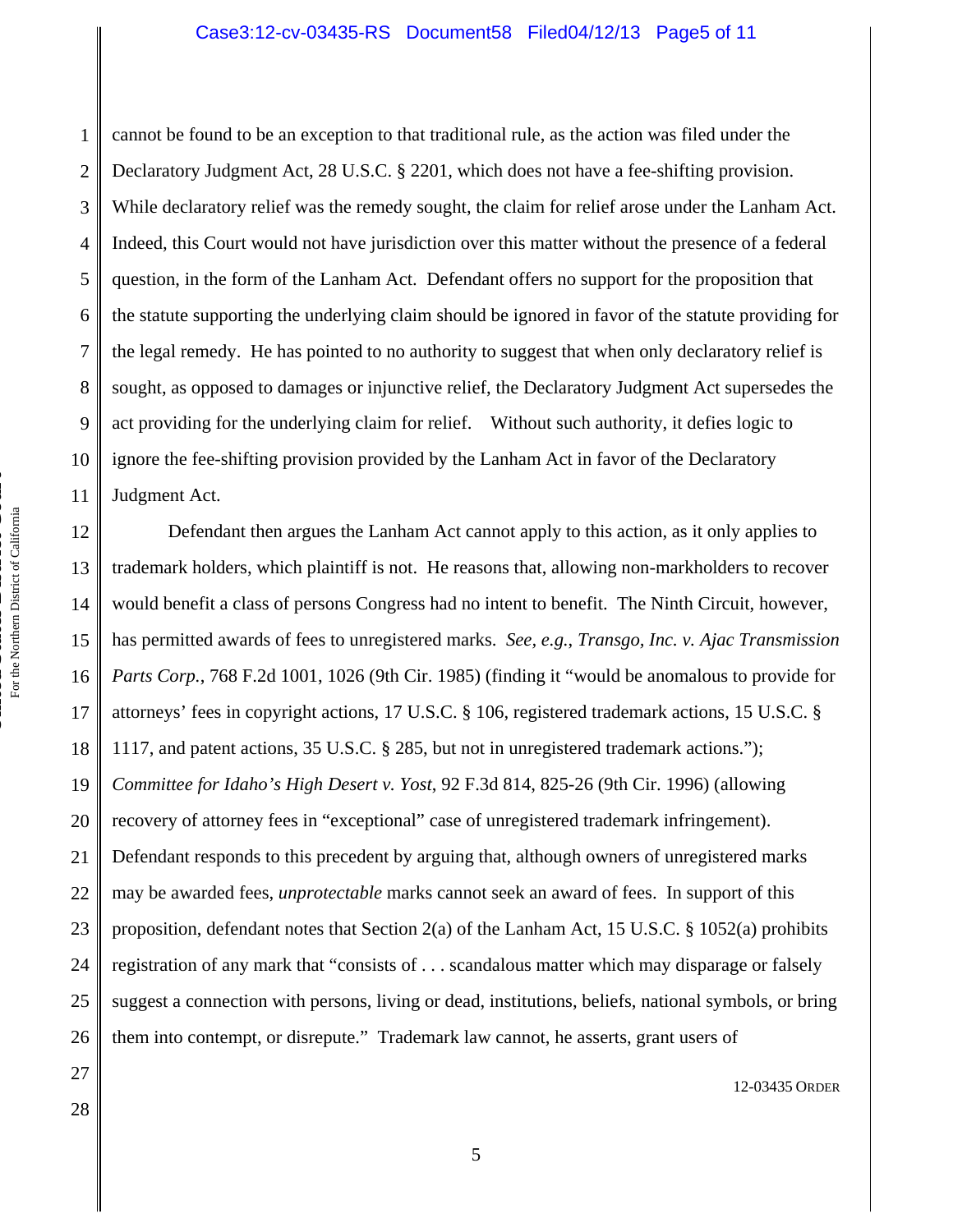1 2 3 4 5 6 unprotectable marks standing to seek attorney fees in defending their right to use those marks. To allow otherwise, would convert the "First Amendment Shield" into a "Lanham Act Sword." The trademark at issue, however, is the name of Charles Carreon, which is registered by defendant. Plaintiff is not seeking to register a trademark, but to establish that he does not infringe on an existing one. Thus any argument about the applicability of the Lanham Act and the possible registration of plaintiff's website is inapt.

7 8 9 10 11 12 13 14 15 16 17 18 19 20 21 22 23 24 25 26 Additionally, defendant asserts his litigation threats are protected under California's Anti-SLAPP laws providing a litigation privilege codified in California Civil Code § 47(b). He notes that a "classic example" in which the privilege would apply is an "attorney demand letter threatening to file a lawsuit if a claim is not settled." *Lopez Reyes v. Kensoain & Miele, LLP*, 525 F. Supp.2d 1158, 1161 (N.D. Cal. 2007) (citing *Eisenberg v. Alameda Newspapers, Inc.,* 74 Cal.App.4th 1359, 1379–80 (1999)). Plaintiff responds that this state-law litigation privilege cannot be a defense to a federal-law claim, and that, on defendant's theory, every declaratory judgment case would be subject to dismissal on litigation privilege grounds. In *Impeva Labs., Inc. v. Sys. Planning Corp.*, a court in this district recognized that "the California litigation privilege, which bars suits based on actions a litigant has taken in court . . . cannot defeat a federal cause of action." 5:12-CV-00125-EJD 2012 WL 3647716 at \*5, n4 (N.D. Cal. Aug. 23, 2012) (internal citations omitted). Additionally, another district court has found that the privilege does not bar the "use of every 'statement or publication' made in the course of a judicial proceeding," and thus statements may be used as evidence to support underlying claims, but may not form the basis of a claim. *Powertech Tech., Inc. v. Tessera, Inc.*, C 11-6121 CW, 2012 WL 3283420 (N.D. Cal. Aug. 10, 2012). At the outset, the filing of this case appeared to be no different than the filing of any other declaratory judgment case. Defendant's threatening email simply provides evidence that an actual case or controversy existed between the parties. Thus, the California litigation privilege cannot protect defendant from attorney fee liability under the Lanham Act.

27 28

12-03435 ORDER

**United States District Court**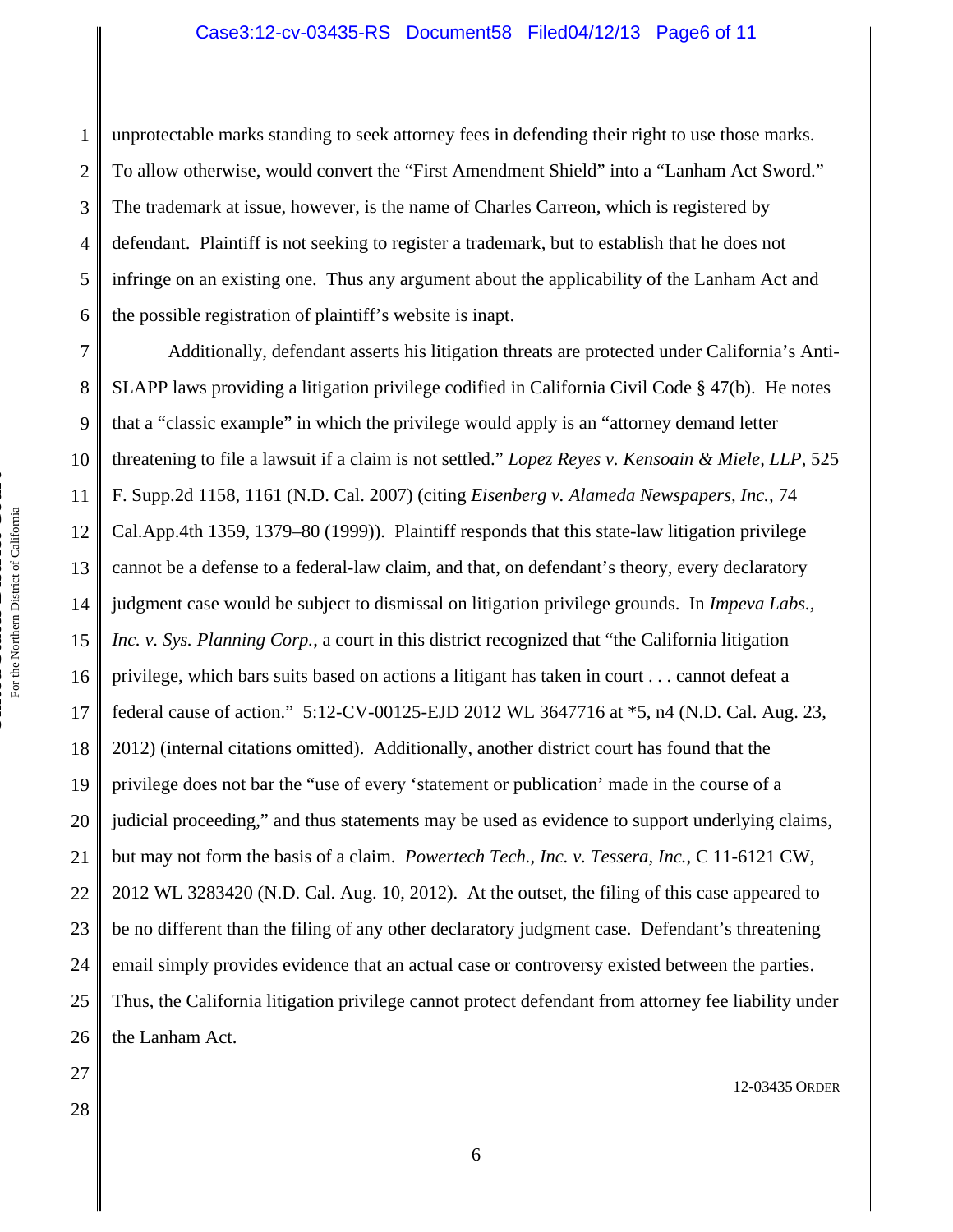#### Case3:12-cv-03435-RS Document58 Filed04/12/13 Page7 of 11

1 2 3 4 5 6 7 8 9 10 11 12 13 14 15 16 17 18 19 20 21 22 23 Finally, defendant argues that, even if the Lanham Act does apply to this case, the matter cannot be considered "exceptional" such that fees are merited. He points to the fact that he raised no contentions in this litigation, let alone frivolous ones, and asserts that his decision not to pursue adversarial options cannot be used to infer that he had no defenses or counterclaims to advance. Plaintiff first argues that defendant's threats of suit for trademark infringement and cybersquatting were indeed groundless. Plaintiff asserts his satirical website was strictly noncommercial, and thus Ninth Circuit precedent requires rejection of defendant's threatened trademark claims. *See Bosley Medical v. Kremer*, 403 F.3d 672 (9th Cir. 2005) (finding no Lanham Act violation even though website contained links to pages that contained links to commercial web pages); *Nissan Motor Co. v. Nissan Computer Co.*, 378 F.3d 1002, 1017 (9th Cir. 2004) ("Although the boundary between commercial and non-commercial speech has yet to be clearly delineated, the core notion of commercial speech is that it does no more than propose a commercial transaction."). Further, there is no evidence that plaintiff registered the domain name with a "bad faith intent to profit," as required for a claim of cybersquatting under 15 U.S.C. § 1125(d)(1)(A)(i). Defendant disputes that plaintiff's website was not commercial, as it contained two links to websites that are operated for-profit. Such tangential connection to a profit-making enterprise, however, cannot be sufficient to transform plaintiff's website into a commercial activity. This argument is therefore unconvincing, and Ninth Circuit precedent regarding non-commercial websites must apply. Nevertheless, defendant's threatened litigation cannot be found to be frivolous, as he may have been able to raise debatable issues of law and fact, had he chosen to mount a defense. *See Stephen W. Boney v. Boney Services, Inc.*, 127 F.3d 821, 827 (9th Cir. 1997). Indeed, a trademark holder has the right to preserve use of the trademark for his own use. *Id.* 

 While defendant's threatened claims were not "exceptional" at the outset of this case, defendant's actions throughout the litigation certainly transformed this case into an "exceptional" matter, deserving of an award of attorney fees. The Ninth Circuit has stated that "bad faith or

12-03435 ORDER

24

25

26

27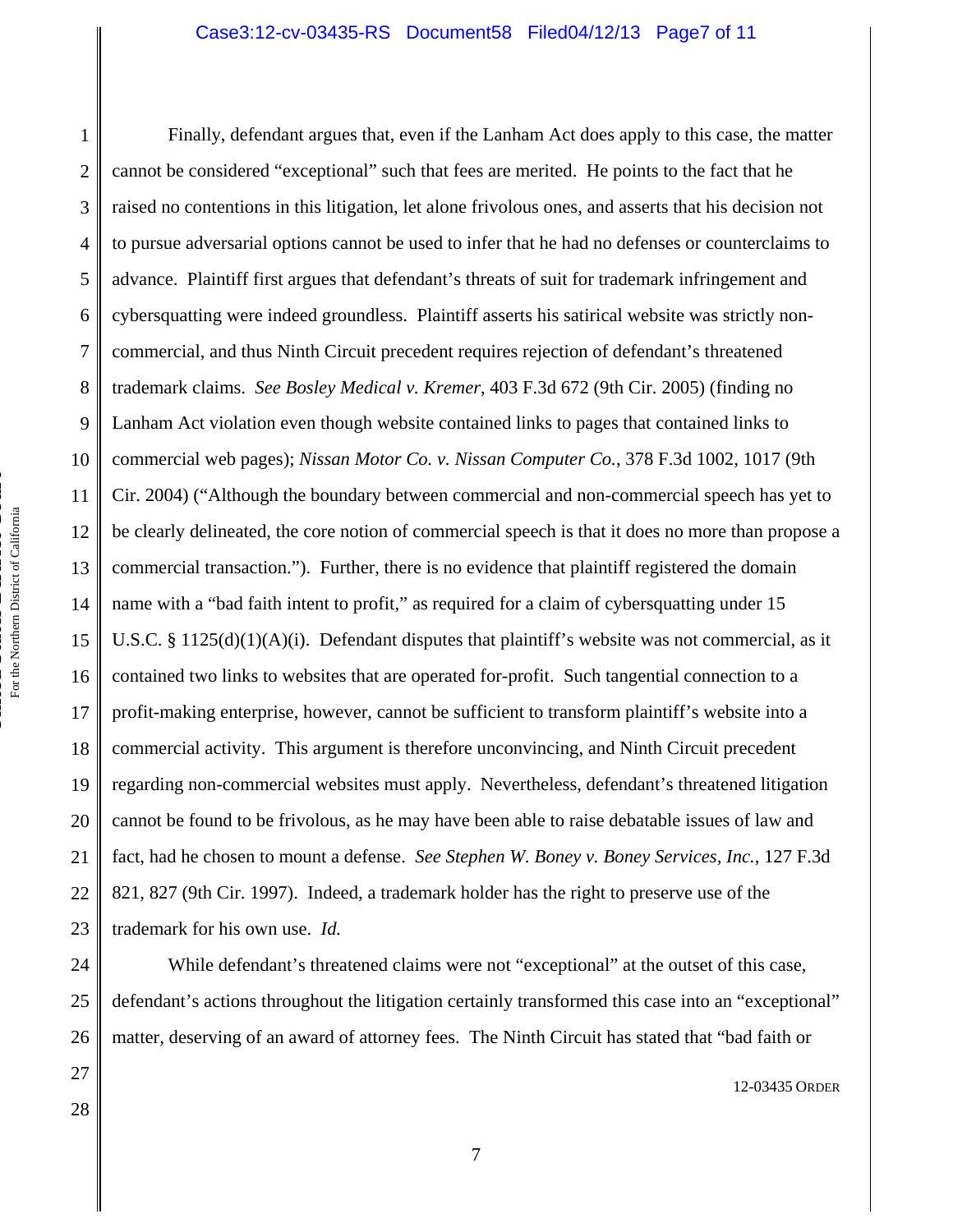1 2 3 4 5 6 7 8 9 10 11 12 13 14 15 16 other malicious conduct satisfies the exceptional circumstances requirement." *Boney*, 127 F.3d at 827. Evidence supports a finding of malicious conduct during the course of this case. Defendant first went to great lengths, imposing unnecessary costs on plaintiff, to avoid service. Then, in response to this motion for attorney fees under the Lanham Act, defendant engaged in unnecessary, vexatious, and costly tactics in preparation of his opposition to the motion. The Ninth Circuit discourages major litigation with respect to attorney fees. *See, e.g.*, *Camacho*, 523 F.3d at 981; *Hensley v. Eckerhart*, 461 U.S. 424, 437 (1983) ("A request for attorney's fees should not result in a second major litigation."). Defendant's serving of interrogatories and taking of plaintiff's deposition amounted to a mini-trial on plaintiff's motion for fees. Indeed, plaintiff incurred an additional \$37,650.25 in fees and costs *after* his motion was filed. Despite this additional discovery, defendant has presented no evidence to support his initial contention that plaintiff's attorney is on a mission to "turn Internet gripe sites into profit centers for him and Public Citizen Law Group." Doc. #45, at 4. Defendant has failed to show that his additional discovery efforts led to anything other than additional frustration for plaintiff and his attorneys. Accordingly, plaintiff's efforts to respond to defendant's litigation tactics merit the imposition of a fees award.

## *B. Attorney Fees under Rule 4(d)(2)*

 Defendant argues that plaintiff's claim for fees is moot as a result of the Accepted Offer of Judgment, which included \$725 in costs. Defendant asserts this Court has no subject matter jurisdiction to hear a moot issue. Plaintiff counters that an accepted offer of judgment resolves the claims on the merits of the case, but does not necessarily reach ancillary issues involving attorney fees.

 The Supreme Court has explained "that motions for costs or attorneys' fees are independent proceeding[s] supplemental to the original proceeding" *Cooter & Gell v. Hartmarx Corp.*, 496 U.S. 384, 395 (1990). Although plaintiff's acceptance of the defendant's offer of judgment ended the case on the merits, it did not render moot the motion for an award of fees.

28

17

18

19

20

21

22

23

24

25

26

27

12-03435 ORDER

8

**United States District Court**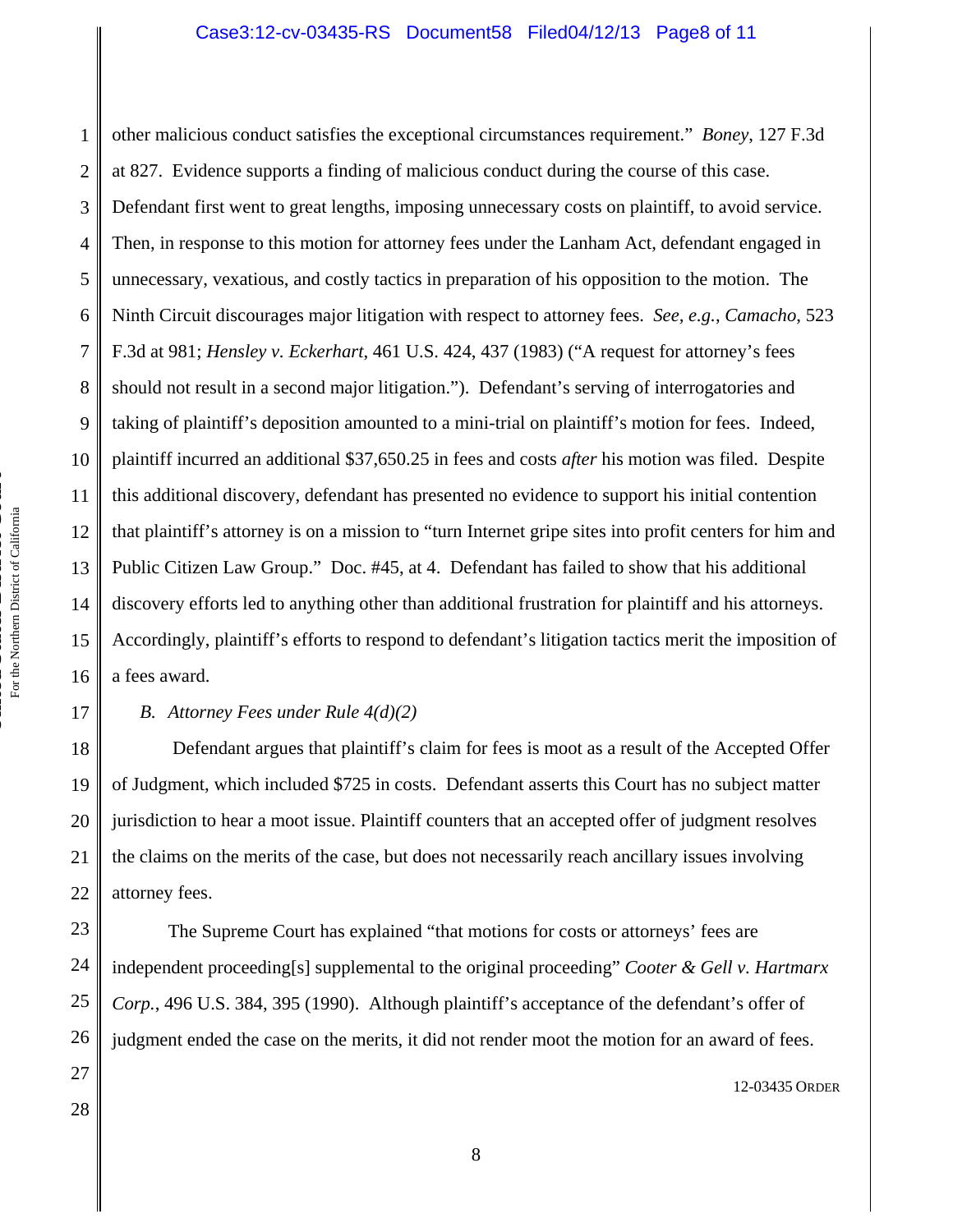*See Zucker v. Occidental Petroleum Corp.* , 192 F.3d 1323, 1329 (9th Cir. 1999) (explaining that "[n]o Article III case or controversy is needed with regard to attorneys' fees as such, because they are but an ancillary matter over which the district court retains equitable jurisdiction even when the underlying case is moot.").

 The judgment plaintiff accepted specifically referred to the "filing fee" and "costs of service." The judgment did not refer to costs generally, but rather in a very limited sense. Thus, construing any ambiguity against the drafter, an award of fees is not precluded by the offer of judgment.

 Plaintiff contends defendant's deliberate evasion of service justifies an award of attorney fees. The fee-shifting statute of the Rule  $4(d)(2)$  provides no discretion in allowing for the collection of fees incurred as a result of any motion filed to seek recovery of expenses incurred as a result of defendant's failure to waive service. Moreover, because the motion for fees was filed prior to defendant making his offer of judgment, defendant was aware that such request was pending. Even so, the judgment offered did not clearly address attorney fees. Defendant cannot now escape the consequences of his inartful drafting. Accordingly, plaintiff's motion for attorney fees under Rule 4(d)(2) is granted.

*C. Calculation of Fees* 

18 19 20 21 22 23 24 25 26 The Ninth Circuit determines attorney fees according to the lodestar method, in which the number of hours reasonably spent on the litigation is multiplied by a reasonable attorney fee, determined by the market in which the district court sits. *Camacho*, 523 F.3d at 979. For purposes of review, the court should provide "a concise but clear explanation of its reasons for the fee award." *Chalmers v. City of Los Angeles*, 796 F.2d 1205, 1211 (9th Cir. 1986). For lawyers in private practice, the hourly rate is generally the normal billing rate. For lawyers in public service or public interest practice, the Supreme Court has stated that reasonable fees "are to be calculated according to the prevailing market rates in the relevant community." *Blum v. Stenson*, 465 U.S. 886, 895 (1984); *Prison Legal News v. Schwarzenegger*, 608 F.3d 446, 455

**United States District Court** For the Northern District of California

For the Northern District of California

1

2

3

4

5

6

7

8

9

10

11

12

13

14

15

16

17

27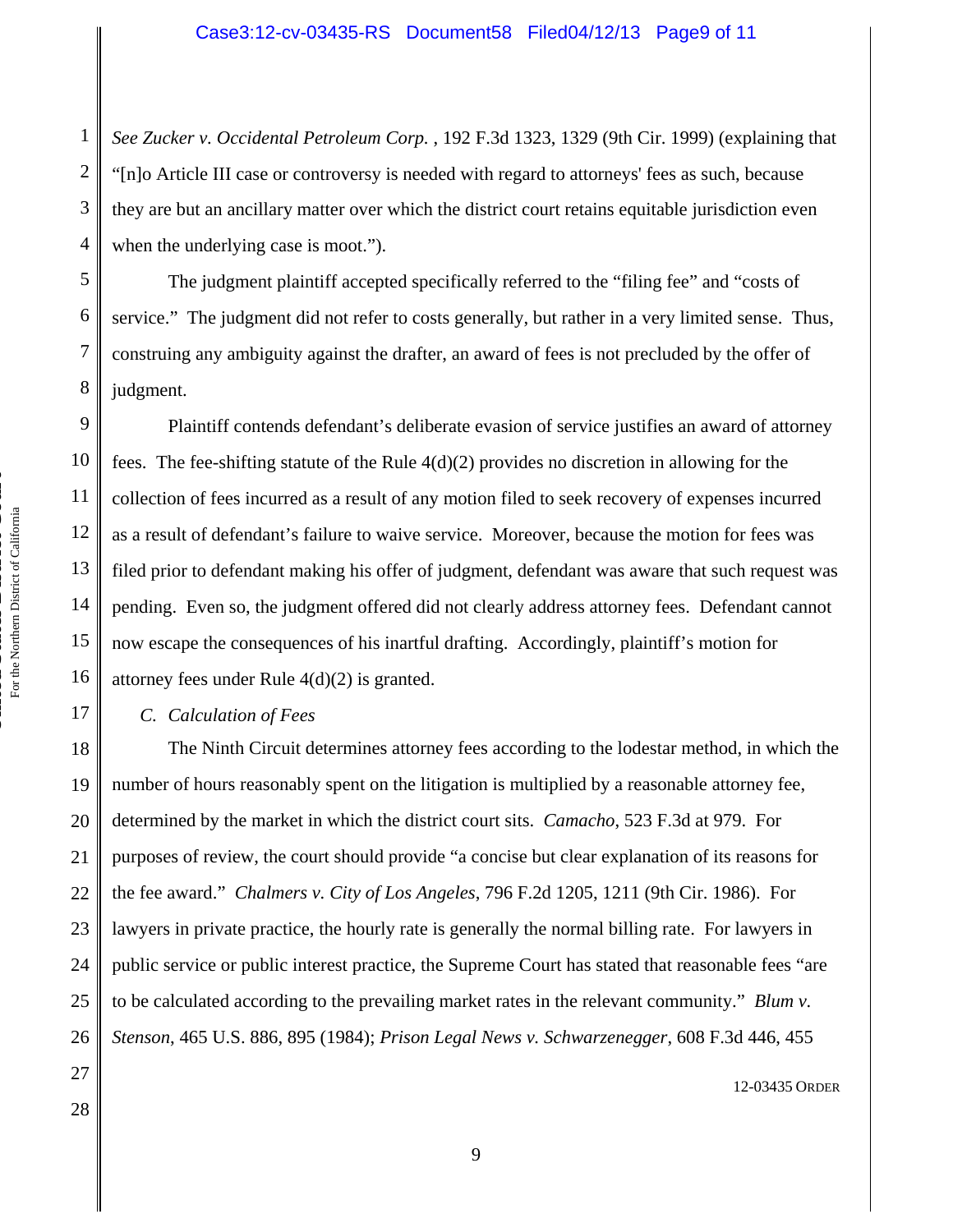(9th Cir. 2010) (explaining the "rates prevailing in that district for 'similar services by lawyers of reasonably comparable skill, experience, and reputation' thus furnish the proper measure of the reasonableness of the rates billed.") (quoting *Blum*, 465 U.S. at 895). The Supreme Court recognized the difficulty of determining a market rate, and explained that a party must submit evidence that the fee requested is comparable to that charged by lawyers of similar skill, experience and reputation. *Blum*, 465 U.S. at n.11.

7 8 9 10 11 12 13 14 15 16 17 18 Ms. Gellis is a lawyer in private practice whose ordinary billing rate is \$300 per hour. Mr. Levy only represents clients pro bono, and has proposed an hourly rate of \$700. Levy declares he has worked at the Public Citizen Litigation Group for over twenty years, with a focus on Internet free speech cases. He has spoken at several law schools and bar meetings, and has served as lead counsel on a number of trademark cases. Mark Goldowitz, a lawyer familiar with Levy's work and the market rates declares \$700 is a reasonable hourly rate. An hourly rate of \$700 was recently approved by this district in *Rosenfeld v. U.S. Dep't of Justice*, 2012 WL 4933317 (N.D. Cal. 2012) for an attorney of similar qualifications to Levy in a FOIA case. The Adjusted Laffey Matrix, frequently used by the District of Columbia, additionally confirms that this requested rate is reasonable for a lawyer of Levy's experience, as the calculated rate for a lawyer with over twenty years' experience is \$753. Finding the requested \$700 to be in line with rates for comparable lawyers, this hourly rate shall be adopted in the calculation of attorney fees.

 Defendant insists that, if fees are to be awarded, they must be modest. He contends the only important document is the First Amended Complaint, and that document could not have required more than three hours for an experienced lawyer to complete. Thus, he concludes, at most an attorney fee of \$200 is warranted. Defendant nowhere explains how he arrived at this figure or why such an award would be appropriate and reasonable under the circumstances. Indeed, such an award would contemplate an hourly rate of less than \$70, and would ignore all work related to the planning of the case, the drafting of any motions, or responding to

28

12-03435 ORDER

**United States District Court**

1

2

3

4

5